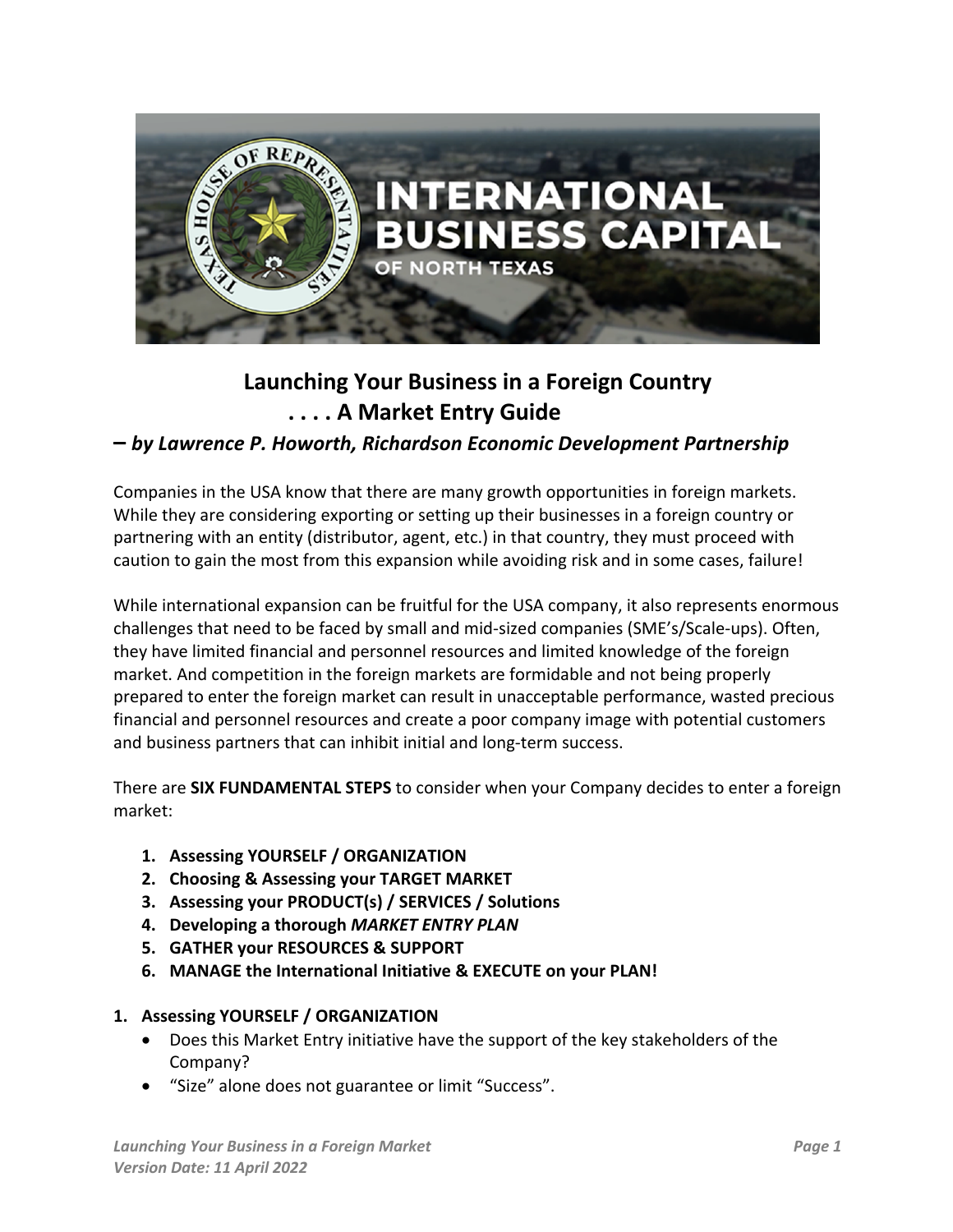- Success in one-off sales or in one country DOES NOT GURANTEE SUCCESS in another country.
- Beware the MYTH "The Costs of International Expansion will be paid by the Profits from that expansion". Profits are often unpredictable in the early years and your budgeting needs to allow for this.
- Cultural/Business sensitivity are you willing to accept different business and social cultures?
- Entering a foreign/overseas market will require INVESTMENT. Are you prepared for that?
- Beware the possibility of an International Expansion having a negative effect on your existing organization.
- What is your financial Risk tolerance unexpected costs of entering the market.
- Are you ORGANIZED with the appropriate experience and resources to enter the foreign market – International advisors, etc.?
- Do you have a local in-country support group Bank, Attorney's, CPA's, Consultants experienced in your business needs in the target country – SOFT LANDING RESOURCES?
- Are you COMMITED to the expansion as success may be longer term?
- Is this expansion a Strategic/Competitive Necessity for your Company compared to an easier expansion in your home country – the USA?

## **2. Choosing & Assessing your TARGET MARKET**

- You have chosen the foreign market have you compared this choice with entering other markets – costs, size of market?
- Have you done your MARKET RESEARCH on this target market customers, buying/distribution process (agents, distributors, joint ventures), resources/talent supply and costs, similar products/services (competition), growth of the market, regulatory requirements, landed cost (customs duties, transportation, localization)?
- Do Free Trade Agreements apply? (The USA has free trade agreements in force with 20 countries Australia, Bahrain, Canada, Chile, Colombia, Costa Rica, Dominican Republic, El Salvador, Guatemala, Honduras, Israel, Jordan, Korea, Mexico, Morocco, Nicaragua, Oman, Panama, Peru, Singapore.)
- What is the Political, Social & Economic Risk? This is not so important for some foreign markets but extremely important in other areas of the world.

## **3. Assessing your PRODUCT(s) / SERVICES / SOLUTIONS**

- Is (are) Your Product(s) / Services / Solutions "Export-Ready"? Have you done a product selection and SWOT (Strengths, Weaknesses, Opportunities & Threats) analysis of your product(s)/services/Solutions? Not all may be "EXPORTABLE" or transferrable to a new country.
- Have you considered the efforts/costs of internationalization (packaging, measurement, i.e. metric, language, maintenance/support, documentation, regulatory requirements).
- Have you considered the efforts/costs of export or transferring solutions transportation, customs duties/taxes? (See Free Trade Agreements Above).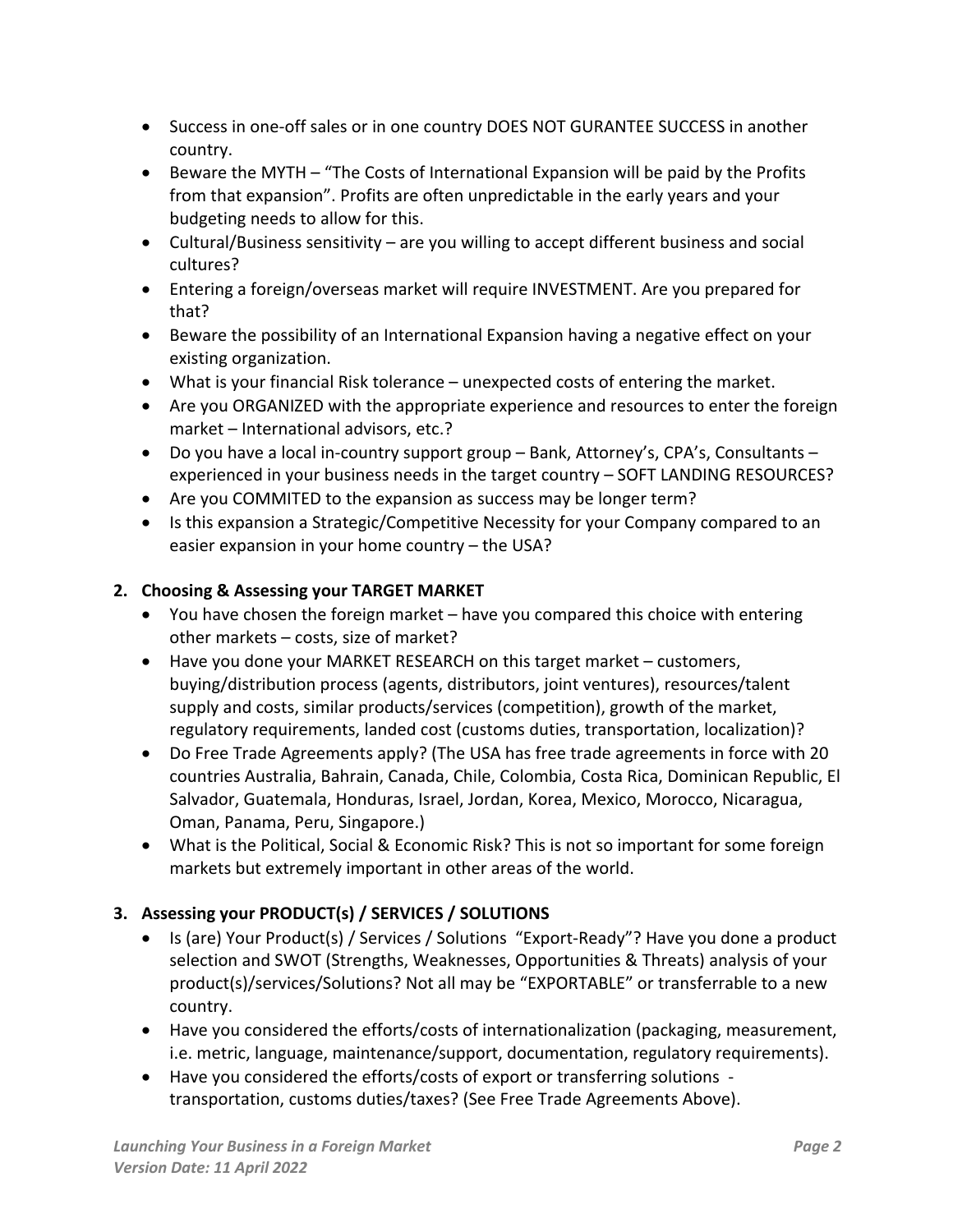- Your Industry what is the involvement of your industry and competitors in delivering to the new market? Is there a reason they are/are not doing this?
- Is your product(s)/services/solution potentially exportable or is it focused on your local market?
- Where does your product(s) rank in your home market leader, also ran, price competitive, quality, IP protection?
- Country of Origin of the product/components this can determine customs, taxes, Free Trade Agreement application.
- Take care that your product/solution/service can be easily replaced by a similar product/solution/service - in other words you should look at potential competition WORLDWIDE even though you are focused on a particular country.

#### **4. Developing a thorough MARKET ENTRY PLAN**

- **Part One: Develop your Management/Financial/Human Resources Strategy**
	- a) Effect on Current Business/Management
		- i. Anticipate distraction from current day-to-day business.
		- ii. Anticipate the drain on human resources.
		- iii. Plan for the human resources/outside assistance needs.
		- iv. Understand the knowledge base/experience required.
	- b) Financial:
		- i. Consider the cash dedicated to the Product(s)/Services/Solutions being introduced to the new market – what is the Budget?
		- ii. What kinds of Bank covenants are required, i.e. foreign sales collections & management?
		- iii. What is your currency risk and how will the repatriation of earnings be managed?
		- iv. What is your financial risk tolerance, unplanned (strikes, etc.)
	- b) Business Structure:
		- i. Often this should not be decided until Parts 2 & 3 of the Market Entry Plan are completed. Forms can include a) a foreign subsidiary (C-Corp./LLC) or branch with a single or multiple geographic offices or b) a joint venture with a foreign company or similar structure.
		- ii. This decision should be made in conjunction with the home company's existing requirements.
	- c) Presence/Location in the new market/country:
		- i. Do you plan to set up an office(s) in the target country and hire local staff?
		- ii. Do you plan to send home-company employees to the target country to run the business or hire local management to start and run the business?
		- iii. Have you considered the right geographic location to situate in the target country?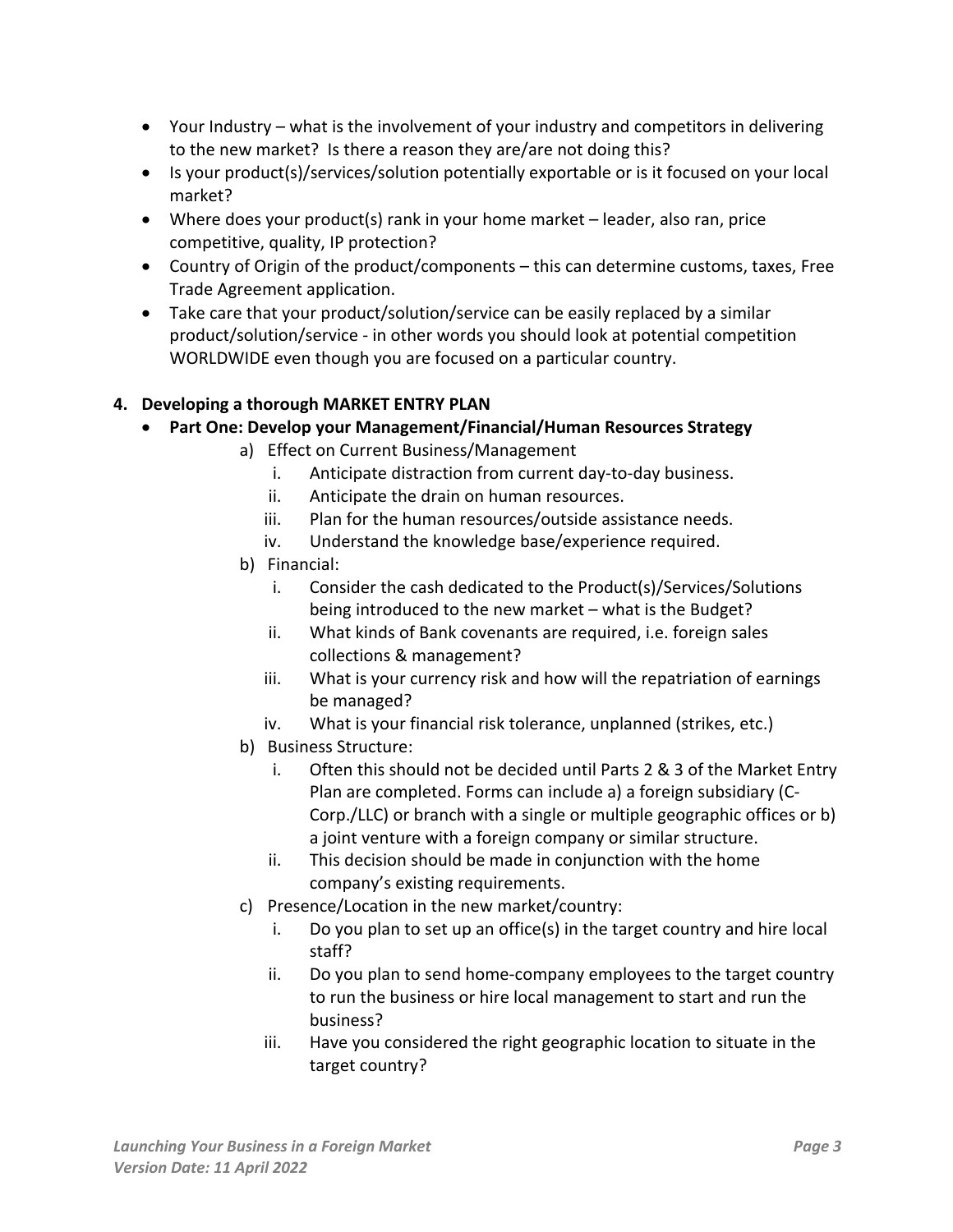- a. Somewhat dependent on the structure and staffing-support requirements of the business.
- b. Variables to consider in selecting the appropriate location:
	- i. What location can best serve the time zones as it may better to be centrally located to minimize travel and provide office hour coverage to both east coast and west coast customers and partners that need to be covered?
	- ii. Where are your target customers and partners located?
	- iii. Where can you find employees with the technical expertise for your product(s)/services/solutions, industry/ technology clusters?
	- iv. What is the proximity to universities & colleges (especially those doing research in your industry)?
	- v. Where is the most cost-effective place to set up headquarters?
	- vi. Where would you find competitive wages?
	- vii. Where would you find low taxes, a high standard of living/ good lifestyle?
	- viii. Are there potential city, state and local business incentives?
	- ix. Where is a business-friendly state and local government with minimal regulation?
	- x. What is the proximity to a major airport hub for lowest airfares and best market coverage?
- d) More on the Culture differences between the USA and your target country:
	- i. The challenges of language and cultural differences are the most obvious ones that need addressing for any foreign company. Knowledge of the language in the target country or working with English speaking resources is critical when dealing with customers and partners, but knowledge of cultural differences and business practices, methodologies, ethics and rules are equally important for any USA company to grasp when launching their business in the foreign market.
	- ii. Consider having employees from your USA headquarters that will be involved in the foreign business launch to brush up on their local language skills.
	- iii. Consider hiring a cultural business coach to assist employees being assigned to the project to be aware of business practices and ethics in your target market. The laws of the USA may not apply to the foreign country regarding business-conduct and there can be big legal and financial liabilities for the employees and the company.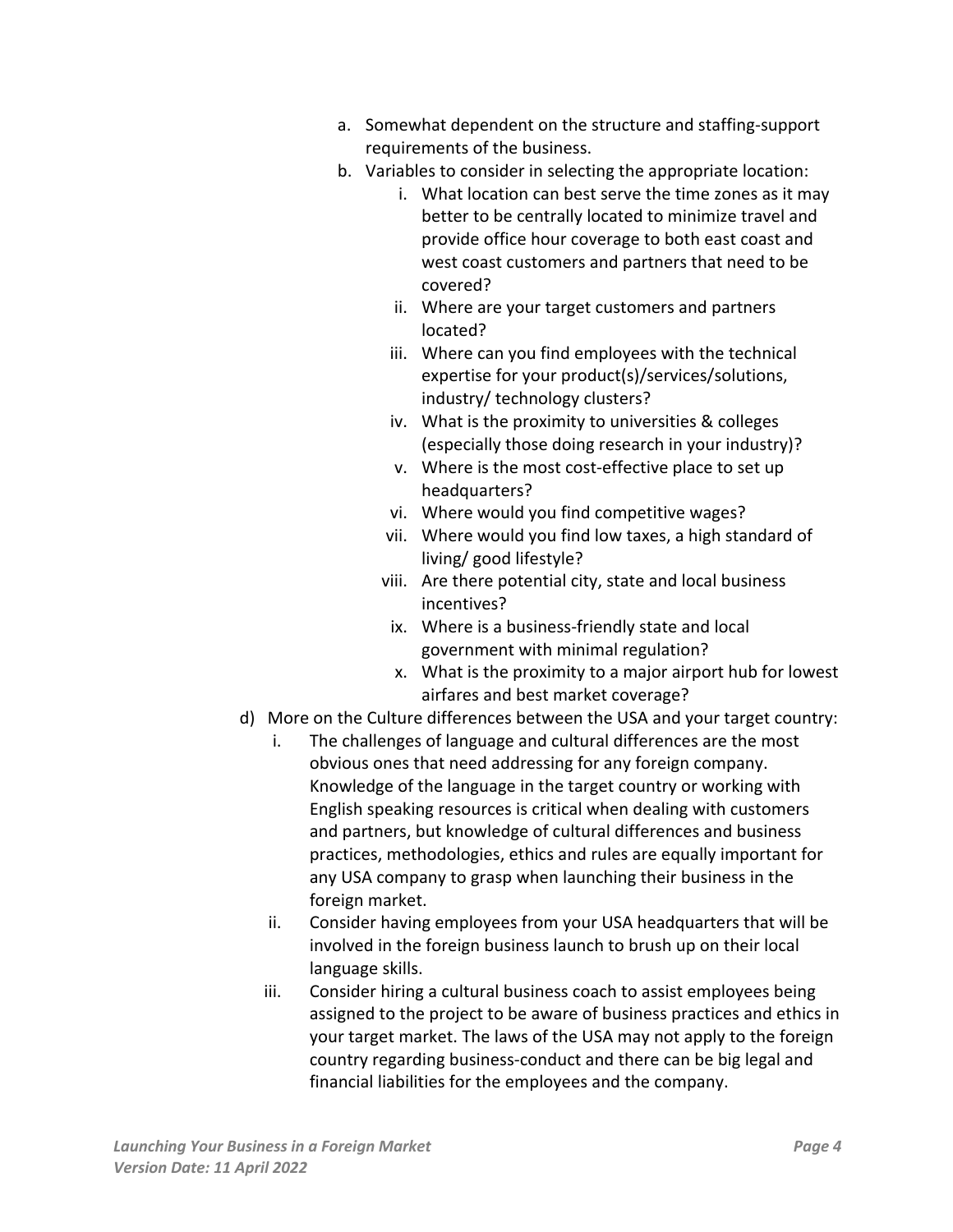- iv. Your country USA embassy or consulate or USA in-country-chamber of commerce in the target market can be a good source for the rules, ethics and policies.
- **Part Two: Develop Product/Services/Solution Strategy**
	- a) What is the similarity of Product(s)/Services/Solution in the USA vs the Product(s)/Services/Solution you are planning for the new market?
	- b) Are you considering competing on price?
	- c) How strong is your brand in the USA?
	- d) Is there a need for regulatory compliance (medical, electrical, measurement, etc.)?
	- e) What is the Cost structure for delivering the Product(s)/Services/Solution to the end customer?
	- f) Is your documentation and software localized (for the new market)?
	- g) Have you secured beta sites in the target market prior to the launch to use as product testing sites and potential reference accounts?
	- h) Are all major bugs identified and have they been fixed to ensure a successful launch to gain referenceable customers?
	- i) Do you have a high confidence in product quality, reliability and supportability (any major failures and poor first impression could take a long time to repair and establish a good company reputation)?

## • **Part Three: Develop your Marketing & Distribution Strategy**

- a) Determine the Sales & Distribution Channels:
	- i. Are you considering a Direct Sales model to end customers with foreign country-based sales personnel and supervision from homecountry (USA) management and occasionally send company managers to the foreign market to build, interface and support your channels?
	- ii. Are you considering an Indirect channel?
		- a. Sales Agent Acts as a Commissioned agent
		- b. Distributor Customer is the distributor
		- c. Do you plan to use channel partners to distribute and sell your products and services versus direct selling presence?
		- d. Is your technology better suited to licensing to OEM vendors versus building your own brand?
	- iii. CONSIDER the PROS/CONS of INTERMEDIARIES (Distributors, Agents., etc.) and the effectiveness of each.
- b) In the case of Products Consider the longer term for the product(s) can it (they) be manufactured or assembled in the target and what are the advantages/disadvantages (duties, labor, etc.)?
- c) Doing this assessment at the time of market entry planning highlights a number of factors:
	- i. Cost flexibility
	- ii. Market acceptance
	- iii. Competitive advantage in the market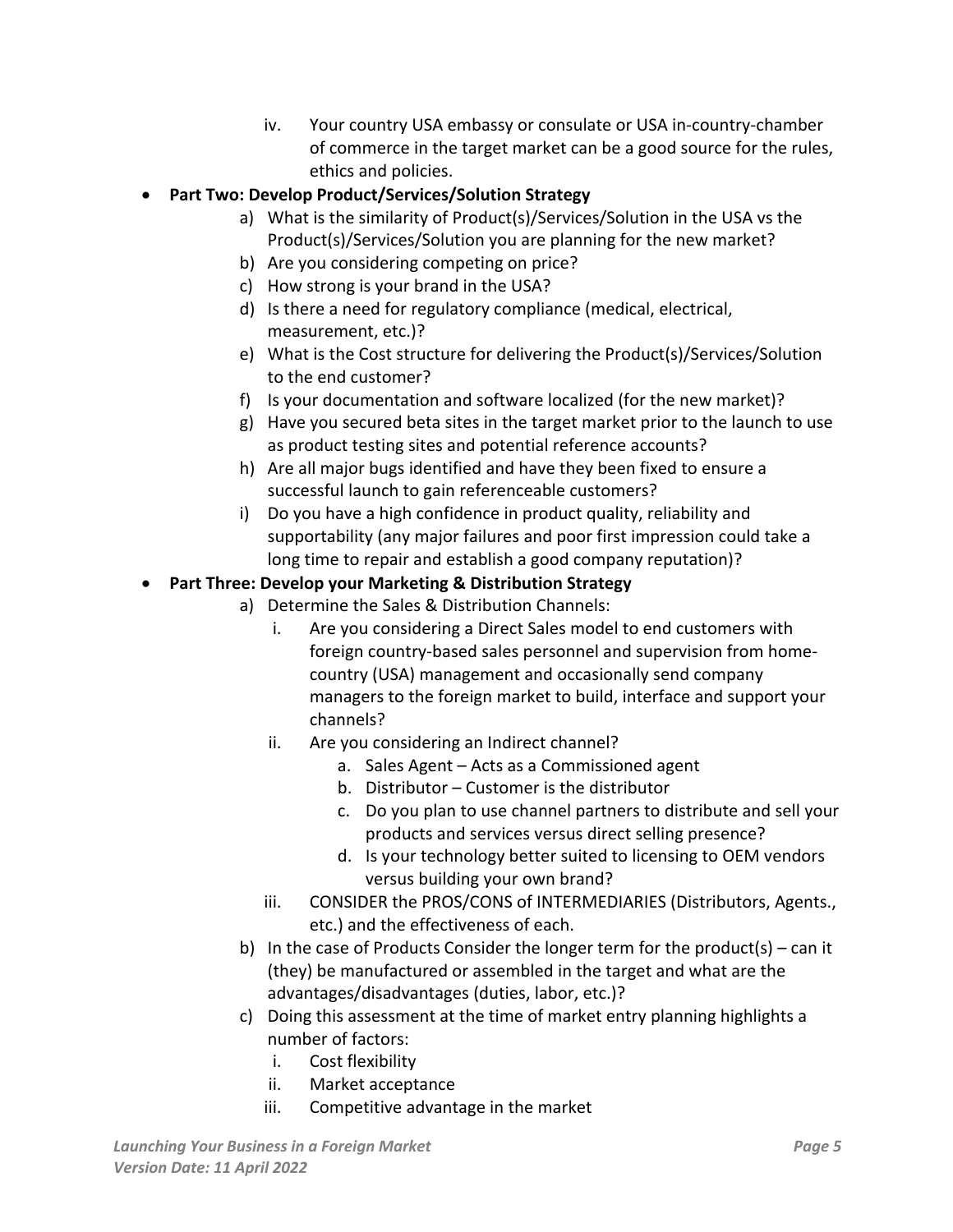- d) Do you (will you) have sales and support organizations in place (outsourced reps, direct sale force, resellers, distributors, OEMs) and a program to train them on the products prior to the launch?
- e) Who will install and support your products? Will you have local target country-based on-site support, phone support, customer service?
- f) Will you need 24/7 support coverage?
- g) Have you considered what 3<sup>rd</sup> party plug-in or solutions are needed for your product/service/solutions and is that 3<sup>rd</sup> party solution available in the target market?
- h) Do you have a Sales Launch Plan complete?
	- i. Start planning a product sales launch six months prior to the launch date.
	- ii. A coordinated effort with engineering, production, marketing, sales, support, logistics and order entry will be required.
	- iii. Everyone must be ready with their part of the process before you launch. Doing these things "on-the-go is risky.
- i) **Develop a detailed Marketing Plan**:
	- i. KNOW and UNDERSTAND the foreign market and HOW your product(s)/Service/Solutions are currently sold and distributed!!
	- ii. Engaging an experienced in-country Marketing Agency that has experience with Companies entering the foreign market is critical. Many solutions are marketed on-line so ensure that you are prepared for this.
	- iii. Are your target markets and target customers identified?
	- iv. Has a competitive analysis been completed to provide adequate product positioning, pricing, licensing, services offerings?
	- v. Is your advertising and PR campaign properly aimed at your target customers?
	- vi. Are your website and sales materials updated to accommodate the new market? To do a successful business in the target market you must look like you know the market and the local language.
	- vii. Have you worked with a PR firm to schedule a press and analyst tour to maximize launch exposure?
	- viii. Do you have local customer references documented and success stories available to the sales team, channels, press?
	- ix. If a technology solution, have you had your product reviewed with third party testing organizations?
	- x. Have you targeted strategic partners and developed a business relationship with them to leverage your sales efforts?
	- xi. Are there on-going marketing programs after the launch to maintain lead generation?
	- xii. Have you mapped out and committed to key industry event participation such as trade shows, and other conferences for maximum exposure?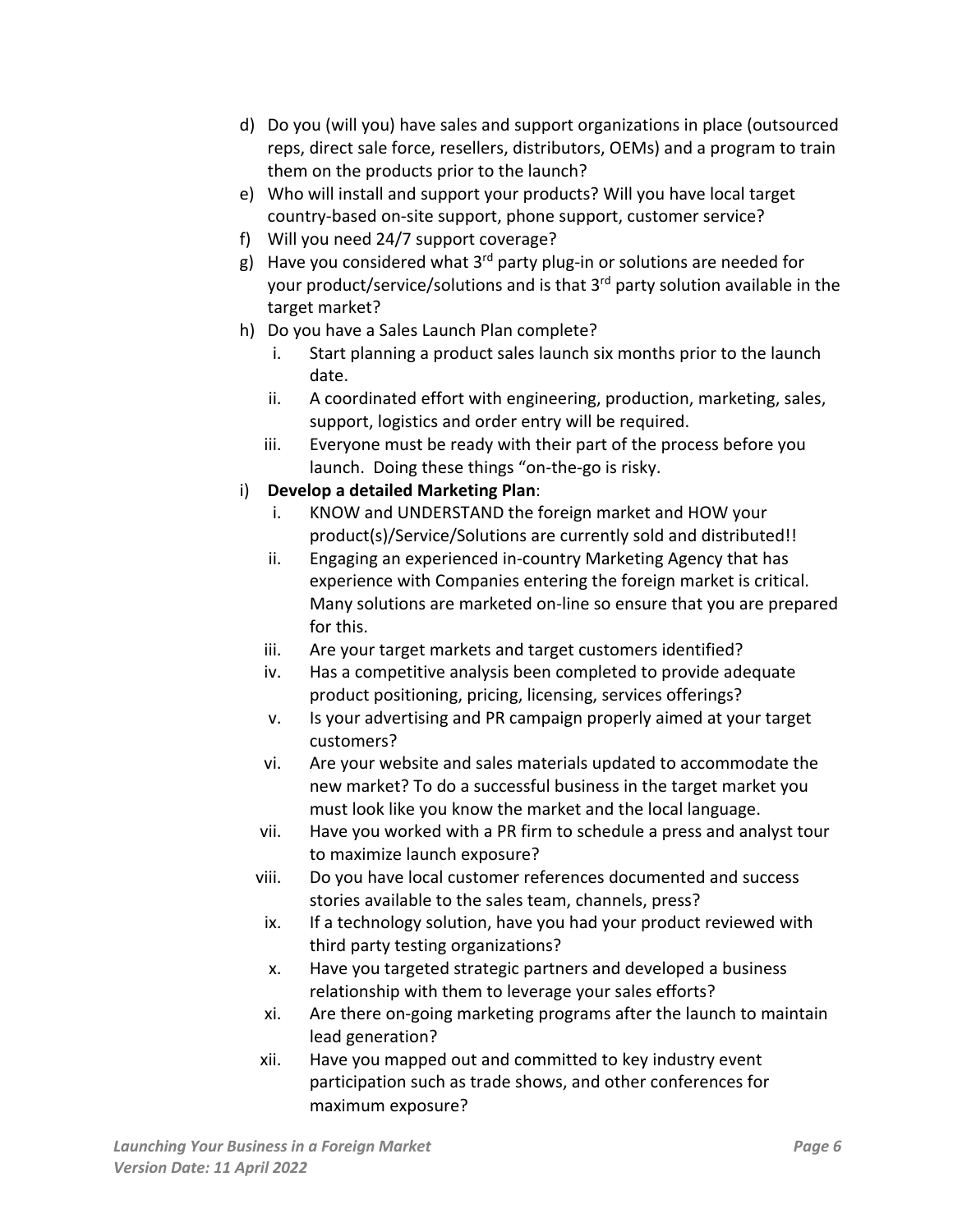- **Part Four: Incorporate your Market Entry Plan with your Company's overall Business Plan**
	- a) This is essential, especially depending on the size of the international expansion relative to the size of the Company.
	- b) Attaching the Market Entry Plan to the Overall Business Plan for the Company elevates the importance and visibility of the effort.
	- c) The Market Entry Plan for the target market should have its own Financial Model that fits with the Business Plan of the Company – one plan for each market.
- **The Market Entry Plan has to be a living document that is updated as new information is received.**

## **5. GATHER your RESOURCES & SUPPORT**

- Choose a senior Key Contact that has the ability to make (or get) decisions expediently.
- Assemble local in-country resources to guide you through this process. There are external consulting organizations that specialize in this process.
	- a) Have you engaged with a legal firm to start the incorporation process, handle legal issues such as office lease agreements employment agreements, governmental documentation requirements (federal, state, local)?
	- b) Have you set up a banking account in the target country with a bank that can handle currency exchanges between the USA and your target country?
	- c) Have you identified an accounting firm (CPA) (or contract staff) to handle issues like payroll, taxes, billing and accounts receivable/accounts payable?
	- d) If you plan on sending company employees to the target country, have you found an immigration lawyer to assist in acquiring proper visas?
	- e) If you plan to hire local employees have you found a professional recruiting organization to help find qualified talent or a local contract personnel firm?
	- f) If necessary, have you selected employee benefits providers for company health, dental, vision insurance or do you plan to outsource this function to a third-party Human Resources outsource firm?
- There are International Advisory Firms experienced in managing this expansion for you and should be considered if you do not have experience.
- Choose your external resources wisely!!! Use them wisely!!!

#### **6. MANAGE the International Initiative & EXECUTE on your PLAN!**

- Focus on the "WHY" you are considering expansion into the new foreign market and execute against it.
- Monitor and reassess at the CEO/Managing Director level Senior management must focus on staying in contact with the foreign initiatives at all times – delegation can be dangerous and small companies often don't have the staff/experience to have this responsibility delegated.